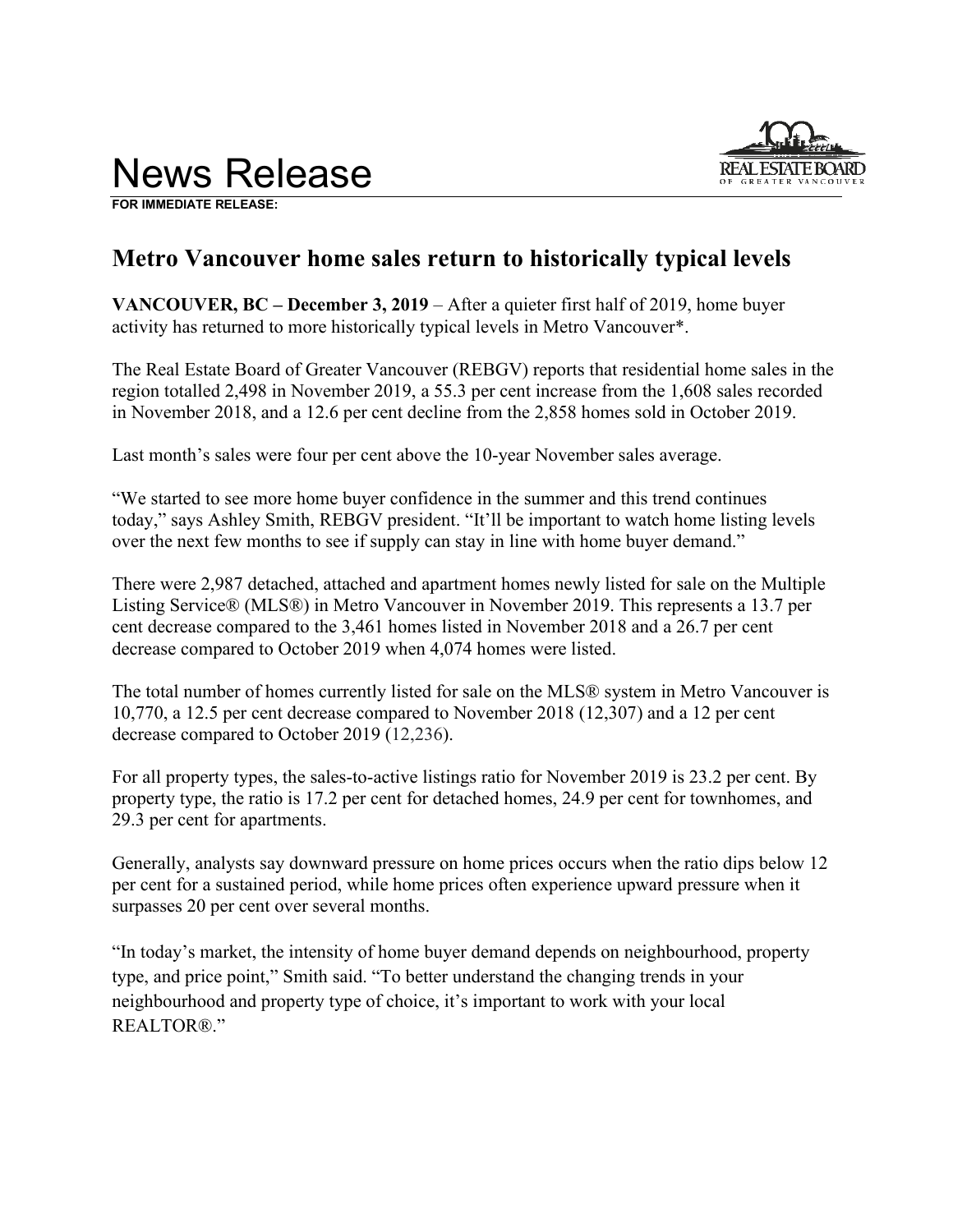The MLS® Home Price Index composite benchmark price for all residential properties in Metro Vancouver is currently \$993,700. This represents a 4.6 per cent decrease from November 2018 and a 1.3 per cent decrease over the past six months.

Sales of detached homes in November 2019 reached 825, a 59.9 per cent increase from the 516 detached sales recorded in November 2018. The benchmark price for a detached home is \$1,415,400. This represents a 5.8 per cent decrease from November 2018, a 0.5 per cent decrease over the past six months, and a 0.3 per cent increase compared to October 2019.

Sales of apartment homes reached 1,222 in November 2019, a 50.9 per cent increase compared to the 810 sales in November 2018. The benchmark price of an apartment home is \$651,500. This represents a 3.8 per cent decrease from November 2018, a 1.9 per cent decrease over the past six months, and a 0.2 per cent decline compared to October 2019.

Attached home sales in November 2019 totalled 451, a 59.9 per cent increase compared to the 282 sales in November 2018. The benchmark price of an attached home is \$772,800. This represents a 4.4 per cent decrease from November 2018, a 0.8 per cent decrease over the past six months, and a 0.2 per cent increase compared to October 2019.

\*Editor's Note: Areas covered by the Real Estate Board of Greater Vancouver include: Burnaby, Coquitlam, Maple Ridge, New Westminster, North Vancouver, Pitt Meadows, Port Coquitlam, Port Moody, Richmond, South Delta, Squamish, Sunshine Coast, Vancouver, West Vancouver, and Whistler.

-30-

The real estate industry is a key economic driver in British Columbia. In 2018, 24,619 homes changed ownership in the Board's area, generating \$1.7 billion in economic spin-off activity and an estimated 11,720 jobs. The total dollar value of residential sales transacted through the MLS® system in Greater Vancouver totalled \$26 billion in 2018.

The Real Estate Board of Greater Vancouver is an association representing more than 14,000 REALTORS® and their companies. The Board provides a variety of member services, including the Multiple Listing Service®. For more information on real estate, statistics, and buying or selling a home, contact a local REALTOR® or visit **www.rebgv.org**.

For more information please contact:

**Craig Munn** Manager, Communication Real Estate Board of Greater Vancouver 604.730.3146 [cmu](http://www.facebook.com/rebgv)[nn@r](http://www.twitter.com/rebgv)[ebgv.](http://www.rebgv.org/)[org](http://www.youtube.com/user/rebgv)

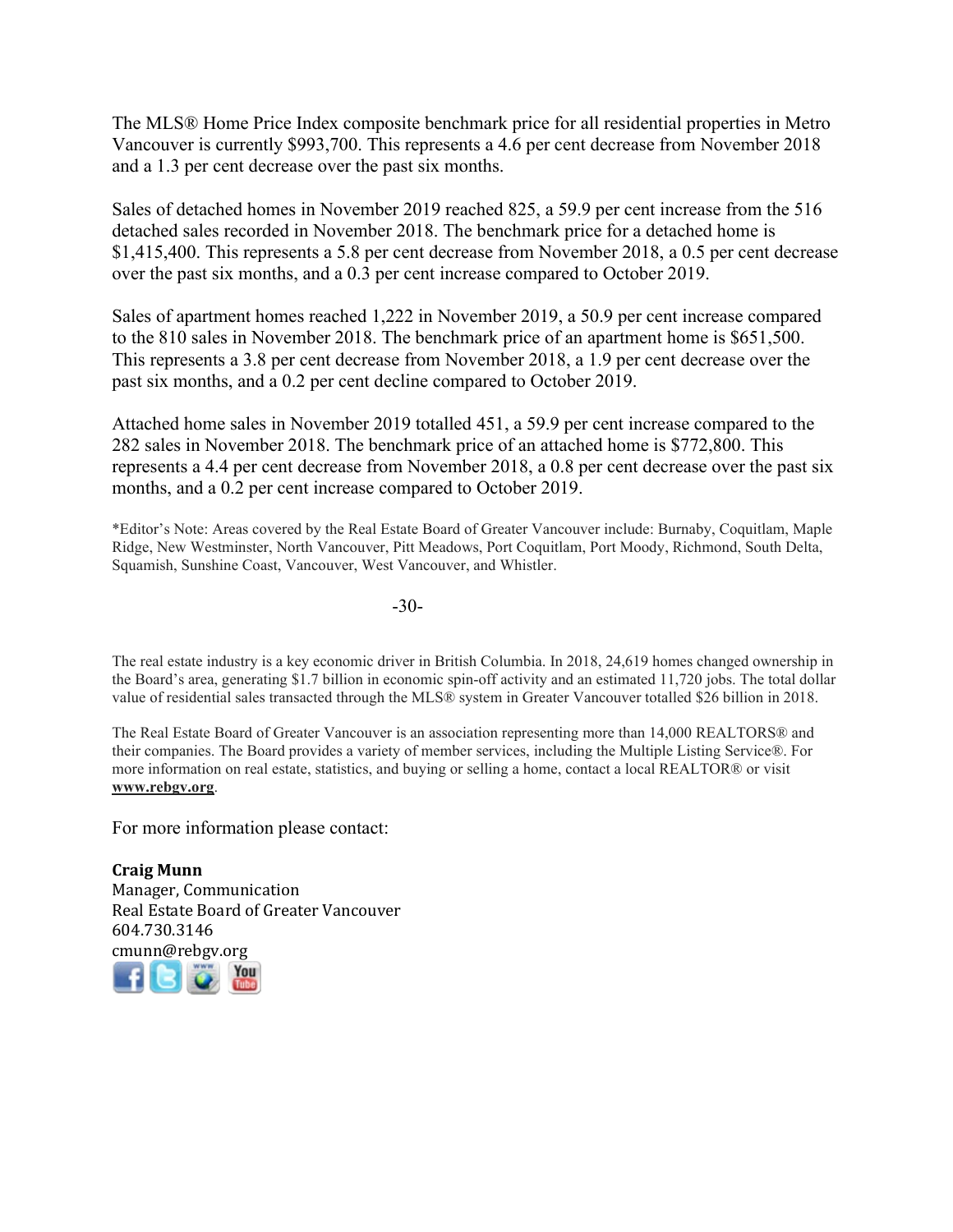



| Property Type           | Area                  | Benchmark<br>Price | Price<br>Index | 1 Month<br>Change % | 3 Month<br>Change % | 6 Month<br>Change % | 1 Year<br>Change % | 3 Year<br>Change % | 5 Year<br>Change % | 10 Year<br>Change % |
|-------------------------|-----------------------|--------------------|----------------|---------------------|---------------------|---------------------|--------------------|--------------------|--------------------|---------------------|
| Residential / Composite | Lower Mainland        | \$939,600          | 258.6          | 0.0%                | $-0.3%$             | $-1.5%$             | $-4.0%$            | 11.3%              | 59.2%              | 81.7%               |
|                         | Greater Vancouver     | \$993,700          | 258.5          | 0.1%                | 0.0%                | $-1.3%$             | $-4.6%$            | 7.1%               | 52.7%              | 77.9%               |
|                         | Bowen Island          | \$959,400          | 208.0          | $-1.5%$             | 0.5%                | $-0.7%$             | $-2.3%$            | 17.9%              | 64.8%              | 57.3%               |
|                         | <b>Burnaby East</b>   | \$929,800          | 257.9          | 0.8%                | 1.5%                | $-1.1%$             | $-4.9%$            | 7.9%               | 50.5%              | 77.6%               |
|                         | <b>Burnaby North</b>  | \$859,100          | 259.4          | 1.0%                | $-0.4%$             | $-2.4%$             | $-5.4%$            | 9.8%               | 56.4%              | 79.9%               |
|                         | <b>Burnaby South</b>  | \$941,700          | 266.0          | 0.4%                | 0.3%                | $-3.1%$             | $-6.1%$            | 9.7%               | 55.3%              | 83.6%               |
|                         | Coquitlam             | \$884,000          | 262.2          | 0.0%                | $-0.9%$             | $-1.2%$             | $-4.8%$            | 14.3%              | 63.8%              | 90.8%               |
|                         | Ladner                | \$783,600          | 220.6          | 0.7%                | 0.2%                | $-2.5%$             | $-6.1%$            | $-3.5%$            | 40.2%              | 59.2%               |
|                         | Maple Ridge           | \$744,600          | 237.1          | $-0.3%$             | $-0.9%$             | $-2.2%$             | $-3.1%$            | 19.7%              | 71.6%              | 78.7%               |
|                         | New Westminster       | \$638,500          | 280.9          | 0.1%                | 0.2%                | $-3.3%$             | $-7.0%$            | 23.5%              | 69.2%              | 89.4%               |
|                         | North Vancouver       | \$1,021,600        | 229.6          | 0.2%                | $-0.5%$             | $-1.6%$             | $-4.7%$            | 2.2%               | 46.1%              | 66.0%               |
|                         | <b>Pitt Meadows</b>   | \$724,800          | 263.5          | $-1.3%$             | $-2.0%$             | $-2.1%$             | $-4.6%$            | 22.7%              | 74.7%              | 92.3%               |
|                         | Port Coquitlam        | \$738,800          | 252.9          | 1.5%                | 1.4%                | $-1.0%$             | $-2.9%$            | 20.0%              | 69.4%              | 79.7%               |
|                         | Port Moody            | \$893,300          | 246.9          | $-0.2%$             | $-1.2%$             | $-1.4%$             | $-5.1%$            | 16.8%              | 63.9%              | 82.5%               |
|                         | Richmond              | \$907,500          | 269.8          | $-0.3%$             | 0.4%                | $-1.4%$             | $-5.4%$            | 5.8%               | 53.5%              | 79.7%               |
|                         | Squamish              | \$776,600          | 247.1          | $-1.0%$             | $-0.7%$             | 1.6%                | 3.0%               | 21.2%              | 80.8%              | 97.4%               |
|                         | Sunshine Coast        | \$593,400          | 207.9          | $-1.7%$             | 0.6%                | $-2.0%$             | $-2.9%$            | 20.8%              | 68.5%              | 57.4%               |
|                         | Tsawwassen            | \$912,000          | 228.6          | 0.4%                | $-1.0%$             | $-1.6%$             | $-6.5%$            | $-4.9%$            | 45.2%              | 67.8%               |
|                         | Vancouver East        | \$1,044,000        | 306.5          | 0.6%                | 1.0%                | $-0.9%$             | $-4.5%$            | 4.6%               | 53.9%              | 94.4%               |
|                         | Vancouver West        | \$1,224,700        | 255.2          | $-0.2%$             | $-0.1%$             | $-0.7%$             | $-5.3%$            | $-1.9%$            | 39.2%              | 68.8%               |
|                         | West Vancouver        | \$2,094,400        | 230.6          | 0.0%                | 0.0%                | 1.2%                | $-7.6%$            | $-14.5%$           | 27.3%              | 68.3%               |
|                         | Whistler              | \$917,800          | 213.9          | 0.0%                | $-0.2%$             | 3.3%                | 4.9%               | 28.4%              | 80.5%              | 73.1%               |
| Single Family Detached  | Lower Mainland        | \$1,215,300        | 257.7          | 0.2%                | 0.3%                | $-0.8%$             | $-4.3%$            | $-0.3%$            | 49.7%              | 85.0%               |
|                         | Greater Vancouver     | \$1,415,400        | 260.4          | 0.3%                | 0.6%                | $-0.5%$             | $-5.8%$            | $-6.7%$            | 40.9%              | 81.0%               |
|                         | Bowen Island          | \$959,400          | 208.0          | $-1.5%$             | 0.5%                | $-0.7%$             | $-2.3%$            | 17.9%              | 64.8%              | 57.3%               |
|                         | <b>Burnaby East</b>   | \$1,159,600        | 259.3          | 0.5%                | $-0.5%$             | $-0.3%$             | $-4.0%$            | $-1.0%$            | 43.7%              | 80.4%               |
|                         | <b>Burnaby North</b>  | \$1,380,700        | 267.0          | 1.1%                | 0.4%                | $-1.9%$             | $-6.1%$            | $-9.2%$            | 40.2%              | 83.9%               |
|                         | <b>Burnaby South</b>  | \$1,486,200        | 284.5          | 0.9%                | 1.2%                | $-1.5%$             | $-7.8%$            | $-9.5%$            | 43.1%              | 96.7%               |
|                         | Coquitlam             | \$1,154,800        | 256.3          | 0.3%                | $-0.2%$             | $-0.8%$             | $-6.1%$            | $-0.9%$            | 50.1%              | 87.1%               |
|                         | Ladner                | \$920,500          | 221.9          | 0.4%                | $-1.9%$             | $-5.4%$             | $-3.0%$            | $-9.5%$            | 41.2%              | 64.0%               |
|                         | Maple Ridge           | \$803,500          | 228.9          | $-0.1%$             | $-1.8%$             | $-2.3%$             | $-3.2%$            | 12.6%              | 67.3%              | 77.7%               |
|                         | New Westminster       | \$1,023,800        | 255.4          | 0.7%                | $-0.9%$             | $-2.2%$             | $-6.1%$            | 0.1%               | 43.6%              | 76.1%               |
|                         | North Vancouver       | \$1,497,500        | 235.8          | 2.2%                | 1.5%                | $-0.7%$             | $-4.7%$            | $-8.7%$            | 42.8%              | 72.1%               |
|                         | <b>Pitt Meadows</b>   | \$872,600          | 245.9          | $-1.0%$             | $-2.1%$             | $-0.9%$             | $-2.5%$            | 9.9%               | 67.1%              | 82.3%               |
|                         | Port Coquitlam        | \$931,200          | 248.3          | 1.8%                | 2.5%                | 1.0%                | $-4.8%$            | 6.5%               | 59.2%              | 80.7%               |
|                         | Port Moody            | \$1,395,400        | 257.7          | 0.1%                | $-1.8%$             | $-0.7%$             | $-6.9%$            | 1.2%               | 51.9%              | 89.1%               |
|                         | Richmond              | \$1,490,800        | 288.8          | $-0.7%$             | 2.2%                | $-0.9%$             | $-7.2%$            | $-10.2%$           | 41.2%              | 87.2%               |
|                         | Squamish              | \$979,400          | 258.1          | $-0.7%$             | $-1.7%$             | 3.4%                | 3.6%               | 18.8%              | 79.7%              | 99.8%               |
|                         | <b>Sunshine Coast</b> | \$588,000          | 206.0          | $-1.7%$             | 0.6%                | $-2.0%$             | $-3.0%$            | 20.3%              | 67.8%              | 56.1%               |
|                         | Tsawwassen            | \$1,142,000        | 245.9          | 1.0%                | $-1.8%$             | $-1.1%$             | $-4.7%$            | $-6.6%$            | 51.0%              | 83.1%               |
|                         | Vancouver East        | \$1,377,100        | 306.3          | 1.2%                | 2.3%                | 2.2%                | $-5.8%$            | $-6.7%$            | 43.8%              | 104.1%              |
|                         | Vancouver West        | \$2,904,200        | 297.8          | $-0.3%$             | 0.8%                | $-0.8%$             | $-9.3%$            | $-17.4%$           | 25.0%              | 82.7%               |
|                         | West Vancouver        | \$2,544,400        | 240.2          | 0.8%                | 1.0%                | 1.1%                | $-7.1%$            | $-16.7%$           | 26.4%              | 77.8%               |
|                         | Whistler              | \$1,634,700        | 227.4          | $-1.5%$             | $-0.4%$             | 3.7%                | 4.5%               | 18.4%              | 65.0%              | 74.3%               |

# **HOW TO READ THE TABLE:**

• Benchmark Price: Estimated sale price of a benchmark property. Benchmarks represent a typical property within each market.

• Price Index: Index numbers estimate the percentage change in price on typical and constant quality properties over time. All figures are based on past sales.

• x Month/Year Change %: Percentage change of index over a period of x month(s)/year(s) \*

In January 2005, the indexes are set to 100.

Townhome properties are similar to Attached properties, a category that was used in the previous MLSLink HPI, but do not included duplexes.

The above info is deemed reliable, but is not guaranteed. All dollar amounts in CDN.

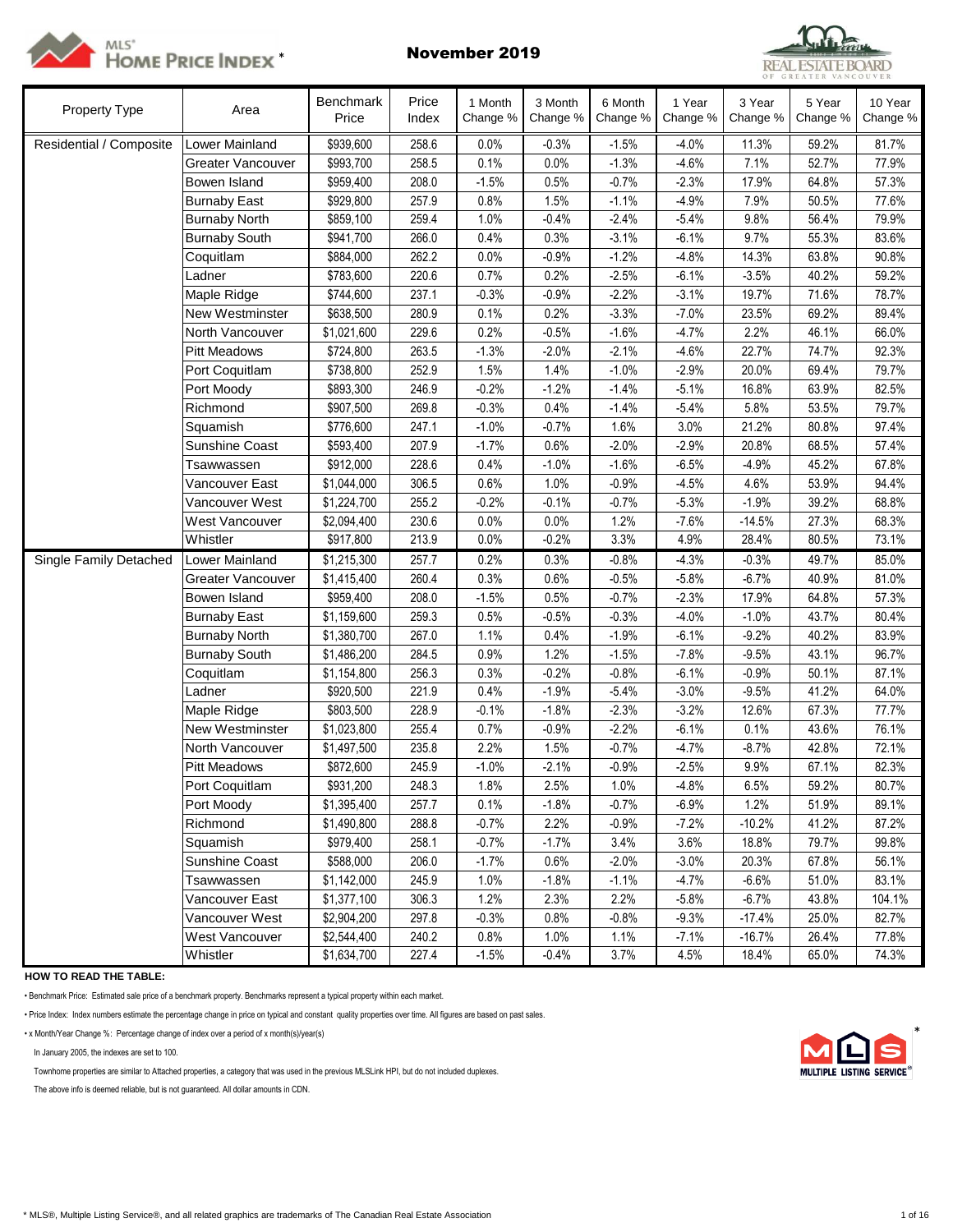



| <b>Property Type</b> | Area                  | Benchmark<br>Price | Price<br>Index | 1 Month<br>Change % | 3 Month<br>Change % | 6 Month<br>Change % | 1 Year<br>Change % | 3 Year<br>Change % | 5 Year<br>Change % | 10 Year<br>Change % |
|----------------------|-----------------------|--------------------|----------------|---------------------|---------------------|---------------------|--------------------|--------------------|--------------------|---------------------|
| Townhouse            | Lower Mainland        | \$662,200          | 238.6          | 0.0%                | $-0.5%$             | $-1.1%$             | $-3.9%$            | 16.6%              | 60.5%              | 72.6%               |
|                      | Greater Vancouver     | \$772,800          | 248.0          | 0.2%                | 0.1%                | $-0.8%$             | $-4.4%$            | 14.2%              | 56.3%              | 75.1%               |
|                      | <b>Burnaby East</b>   | \$658,700          | 243.3          | 0.9%                | 2.1%                | 0.3%                | $-3.8%$            | 21.5%              | 53.5%              | 68.4%               |
|                      | <b>Burnaby North</b>  | \$728,500          | 271.9          | 0.6%                | 1.0%                | $-0.3%$             | $-1.9%$            | 18.9%              | 58.3%              | 86.4%               |
|                      | <b>Burnaby South</b>  | \$769,600          | 265.1          | $-0.9%$             | 0.3%                | $-1.5%$             | $-3.6%$            | 16.3%              | 53.9%              | 80.8%               |
|                      | Coquitlam             | \$644,200          | 236.4          | $-0.7%$             | $-1.2%$             | $-4.1%$             | $-3.9%$            | 16.8%              | 57.4%              | 75.1%               |
|                      | Ladner                | \$647,200          | 230.2          | 2.4%                | 4.7%                | 2.7%                | $-10.7%$           | 9.4%               | 40.0%              | 56.2%               |
|                      | Maple Ridge           | \$529,200          | 245.7          | 0.1%                | 1.2%                | $-2.9%$             | $-3.8%$            | 26.5%              | 74.9%              | 79.1%               |
|                      | New Westminster       | \$735,400          | 269.7          | 1.5%                | 3.1%                | 2.8%                | $-3.7%$            | 23.9%              | 57.4%              | 84.6%               |
|                      | North Vancouver       | \$937,100          | 227.7          | 0.1%                | $-2.4%$             | $-1.7%$             | $-7.7%$            | 6.8%               | 50.2%              | 66.8%               |
|                      | <b>Pitt Meadows</b>   | \$589,800          | 255.2          | $-1.4%$             | $-1.6%$             | $-2.7%$             | $-9.3%$            | 23.5%              | 73.4%              | 89.9%               |
|                      | Port Coquitlam        | \$618,100          | 234.0          | $-0.6%$             | $-1.5%$             | $-3.8%$             | $-3.3%$            | 15.2%              | 60.4%              | 68.8%               |
|                      | Port Moody            | \$618,400          | 209.0          | $-0.3%$             | $-5.7%$             | $-4.0%$             | $-8.2%$            | 19.0%              | 43.0%              | 53.7%               |
|                      | Richmond              | \$766,400          | 251.6          | $-0.9%$             | $-1.1%$             | $-1.3%$             | $-8.6%$            | 7.3%               | 49.7%              | 73.0%               |
|                      | Squamish              | \$708,300          | 232.9          | 0.3%                | 0.3%                | 2.1%                | 3.7%               | 19.3%              | 82.7%              | 95.7%               |
|                      | Tsawwassen            | \$615,000          | 242.1          | 1.3%                | 2.9%                | $-0.6%$             | $-12.1%$           | 11.7%              | 44.5%              | 64.2%               |
|                      | Vancouver East        | \$861,200          | 275.9          | 1.0%                | 2.8%                | $-1.4%$             | $-1.3%$            | 9.7%               | 55.9%              | 83.6%               |
|                      | Vancouver West        | \$1,133,900        | 265.1          | 1.8%                | 1.7%                | 1.6%                | $-3.1%$            | 7.8%               | 50.0%              | 80.8%               |
|                      | Whistler              | \$940,700          | 226.8          | 1.9%                | 0.3%                | 6.8%                | 5.2%               | 29.2%              | 90.3%              | 90.6%               |
| Apartment            | Lower Mainland        | \$638,300          | 268.4          | $-0.1%$             | $-0.6%$             | $-2.2%$             | $-3.7%$            | 27.2%              | 72.7%              | 81.6%               |
|                      | Greater Vancouver     | \$651,500          | 260.4          | $-0.2%$             | $-0.4%$             | $-1.9%$             | $-3.8%$            | 21.9%              | 65.2%              | 76.1%               |
|                      | <b>Burnaby East</b>   | \$718,100          | 275.5          | 1.0%                | 2.5%                | $-4.0%$             | $-5.8%$            | 19.1%              | 59.2%              | 79.6%               |
|                      | <b>Burnaby North</b>  | \$595,900          | 254.4          | 1.0%                | $-1.0%$             | $-3.1%$             | $-5.7%$            | 26.4%              | 71.3%              | 77.8%               |
|                      | <b>Burnaby South</b>  | \$647,300          | 259.9          | 0.3%                | $-0.2%$             | $-4.3%$             | $-6.2%$            | 22.7%              | 65.6%              | 79.6%               |
|                      | Coquitlam             | \$518,200          | 284.4          | 0.2%                | $-1.1%$             | 0.2%                | $-0.8%$            | 39.9%              | 91.8%              | 104.5%              |
|                      | Ladner                | \$426,600          | 202.2          | $-1.1%$             | 0.0%                | $-1.2%$             | $-7.8%$            | 6.5%               | 32.9%              | 43.3%               |
|                      | Maple Ridge           | \$347,300          | 248.0          | $-0.9%$             | $-1.2%$             | $-1.0%$             | $-3.2%$            | 37.1%              | 73.4%              | 72.3%               |
|                      | New Westminster       | \$507,600          | 287.6          | $-0.1%$             | 0.2%                | $-4.1%$             | $-7.8%$            | 31.4%              | 79.0%              | 92.2%               |
|                      | North Vancouver       | \$545,500          | 222.5          | $-1.5%$             | $-1.9%$             | $-2.1%$             | $-4.2%$            | 18.4%              | 50.7%              | 58.7%               |
|                      | <b>Pitt Meadows</b>   | \$482,300          | 284.4          | $-1.7%$             | $-1.6%$             | $-2.2%$             | $-3.9%$            | 35.5%              | 81.5%              | 97.6%               |
|                      | Port Coquitlam        | \$448,000          | 267.9          | 2.4%                | 2.2%                | $-0.6%$             | $-0.8%$            | 39.3%              | 86.8%              | 82.7%               |
|                      | Port Moody            | \$629,700          | 262.4          | $-0.2%$             | 1.2%                | $-0.2%$             | $-2.5%$            | 33.4%              | 91.0%              | 95.4%               |
|                      | Richmond              | \$627,100          | 268.5          | 0.3%                | 0.1%                | $-1.7%$             | $-2.4%$            | 30.2%              | 75.4%              | 79.2%               |
|                      | Squamish              | \$497,000          | 245.0          | $-2.8%$             | $-0.8%$             | $-1.7%$             | 1.9%               | 31.2%              | 96.6%              | 97.9%               |
|                      | Tsawwassen            | \$456,000          | 192.3          | $-1.4%$             | 0.1%                | $-1.8%$             | $-8.4%$            | 8.2%               | 38.1%              | 36.3%               |
|                      | Vancouver East        | \$551,800          | 314.9          | 0.0%                | $-0.1%$             | $-3.1%$             | $-3.9%$            | 20.6%              | 67.5%              | 85.0%               |
|                      | Vancouver West        | \$750,400          | 243.5          | $-0.5%$             | $-0.7%$             | $-1.1%$             | $-4.0%$            | 8.2%               | 50.5%              | 64.5%               |
|                      | <b>West Vancouver</b> | \$1,022,700        | 207.8          | $-2.5%$             | $-3.7%$             | 0.0%                | $-9.1%$            | 8.6%               | 43.0%              | 46.0%               |
|                      | Whistler              | \$499,300          | 195.6          | $-0.9%$             | $-0.9%$             | $-0.2%$             | 4.2%               | 34.6%              | 87.7%              | 58.0%               |

## **HOW TO READ THE TABLE:**

• Benchmark Price: Estimated sale price of a benchmark property. Benchmarks represent a typical property within each market.

• Price Index: Index numbers estimate the percentage change in price on typical and constant quality properties over time. All figures are based on past sales.

• x Month/Year Change %: Percentage change of index over a period of x month(s)/year(s)

In January 2005, the indexes are set to 100. \*

Townhome properties are similar to attached properties, a category that was used in the previous MLSLink HPI, but do not included duplexes.

Lower Mainland includes areas serviced by both Real Estate Board of Greater Vancouver & Fraser Valley Real Estate Board.

The above info is deemed reliable, but is not guaranteed. All dollar amounts in CDN.

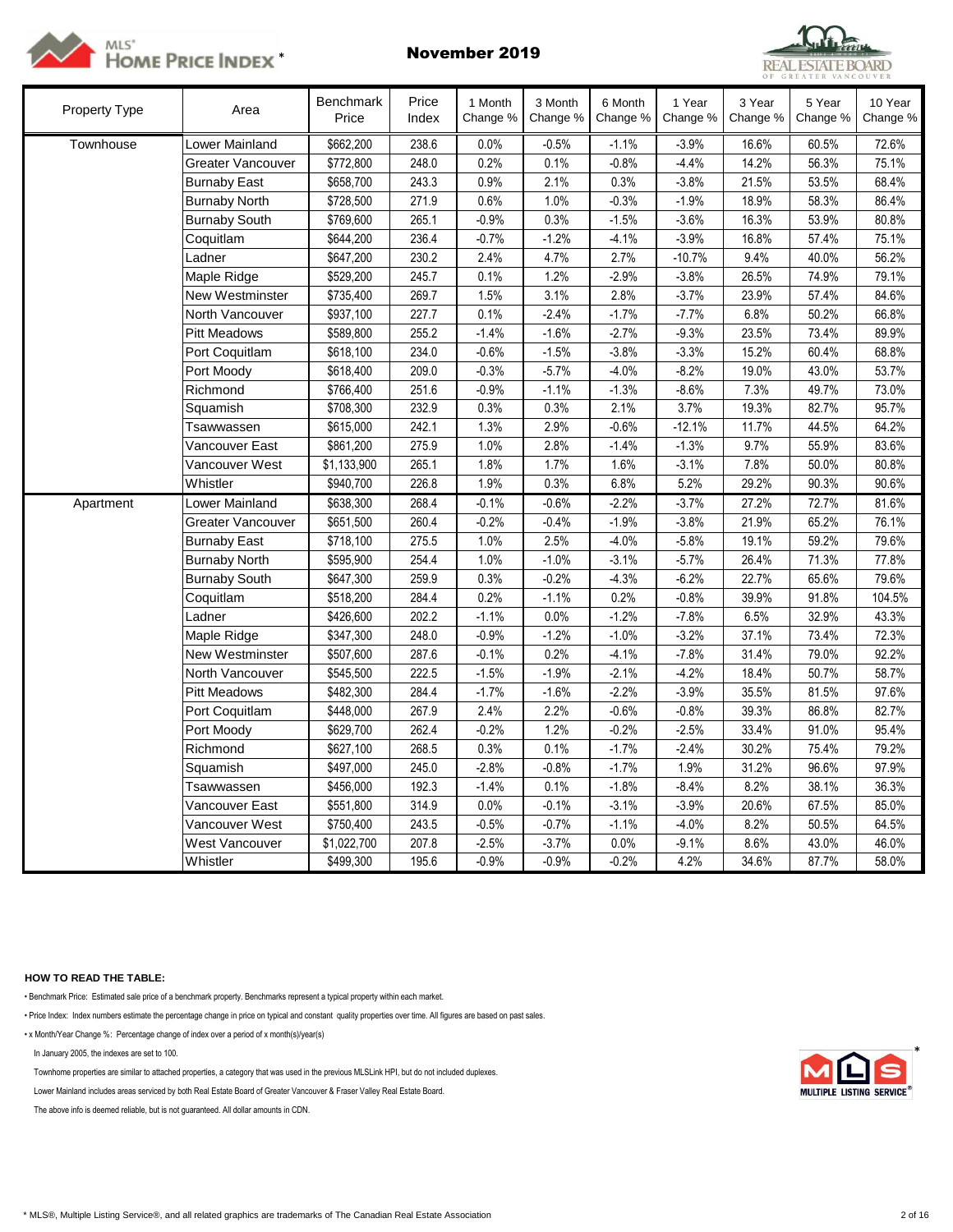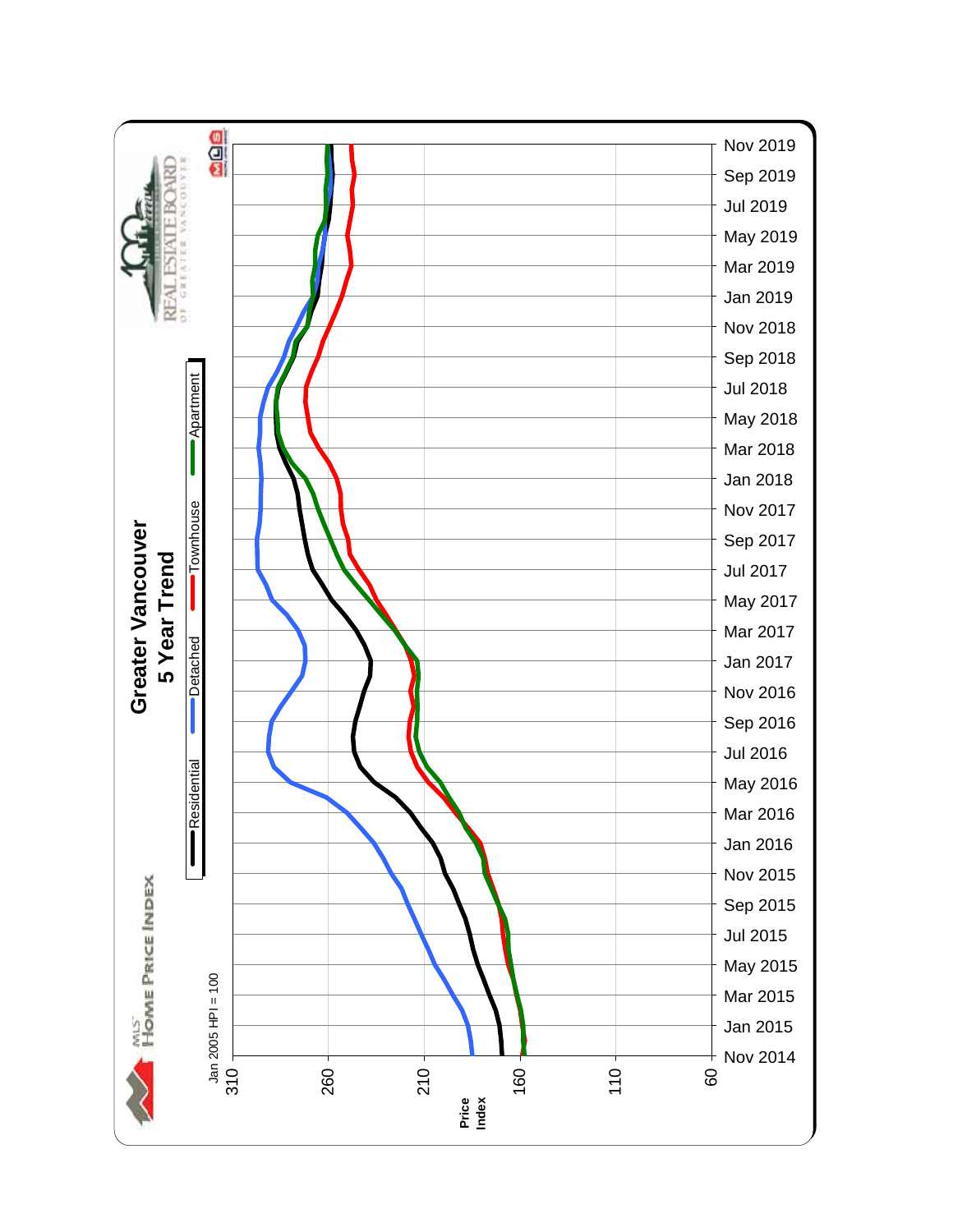|                         | STV101                              | 825                 | 451               | 1,222                 | n/a                        |           | 938             | 536                       | 1,384                    |             | n/a         |           | 516                 | 282                                        | 810          |             | n/a         |           | 7,616    | 4,325                    | 11,394    |             | n/a              |             | 7,194    | 4,117               | 12,236       |             | n/a                        | aos                                                                               |
|-------------------------|-------------------------------------|---------------------|-------------------|-----------------------|----------------------------|-----------|-----------------|---------------------------|--------------------------|-------------|-------------|-----------|---------------------|--------------------------------------------|--------------|-------------|-------------|-----------|----------|--------------------------|-----------|-------------|------------------|-------------|----------|---------------------|--------------|-------------|----------------------------|-----------------------------------------------------------------------------------|
|                         | Whistler/Pemberton                  | 15                  | $\rm ^{30}$       | n/a<br>$20$           | \$1,149,500                | \$540,500 | 5               | $\overline{2}1$           | 27                       | n/a         | \$1,118,000 | \$512,000 | $\hat{\mathcal{L}}$ | $\ddot{ }$                                 | 27           | n/a         | n/a         | \$254,000 | 117      | 190                      | 228       | \$1,850,000 | \$1,010,000      | \$491,250   | 134      | 233                 | 291          | \$1,907,000 | \$1,098,000<br>\$388,000   |                                                                                   |
|                         | Mest Vancouver/Howe Sound           | 52                  | $\sim$            | 5                     | \$2,428,572<br>n/a         | n/a       | 46              | $\overline{\phantom{a}}$  | $\tilde{c}$              | \$2,225,000 | n/a         | n/a       | 25                  | $\overline{\phantom{0}}$                   | 4            | \$2,610,000 | n/a         | n/a       | 406      | 33                       | 110       | \$2,398,000 | \$1,700,000      | \$1,030,000 | 313      | $\frac{4}{7}$       | 160          | \$2,800,000 | \$1,590,000<br>\$1,205,000 |                                                                                   |
|                         | <b>Vancouver West</b>               | 65                  | 34                | 305                   | \$2,895,000<br>\$1,238,500 | \$775,000 | $\overline{78}$ | $\mathbb{S}^3$            | 363                      | \$3,044,444 | \$1,400,000 | \$728,000 | $\overline{\rm 6}$  | 29                                         | 207          | \$2,860,000 | \$1,200,000 | \$780,000 | 693      | 462                      | 2,997     | \$2,850,000 | \$1,280,000      | \$749,000   | 672      | 453                 | 3,209        | \$3,095,238 | \$1,348,000<br>\$810,000   |                                                                                   |
|                         | Vancouver East                      | 106                 | 56                | 145                   | \$1,467,500<br>\$999,999   | \$560,000 | 108             | 45                        | 162                      | \$1,422,500 | \$1,020,000 | \$573,000 | 57                  | $\overline{\widetilde{\mathcal{C}}}$       | 8            | \$1,483,400 | \$925,000   | \$542,450 | 926      | 426                      | 1,272     | \$1,393,500 | \$996,000        | \$560,000   | 880      | 388                 | 1,359        | \$1,588,000 | \$1,049,450<br>\$610,000   |                                                                                   |
| <b>S</b>                | Sunshine Coast                      | 47                  | $\circ$           | $\sim$                | \$647,500<br>n/a           | n/a       | 52              | $\mathfrak{c}$            | $\boldsymbol{\varsigma}$ | \$595,000   | n/a         | n/a       | $30\,$              | $\overline{4}$                             | S            | \$680,000   | n/a         | n/a       | 470      | 65                       | 88        | \$622,000   | \$445,000        | \$432,400   | 500      | 79                  | S3           | \$659,500   | \$445,000<br>\$399,000     |                                                                                   |
| Fact                    | <b>Usimenp<sup>2</sup></b>          | 17                  | Ļ                 | $\tilde{c}$           | n/a<br>్డి                 | n/a       | $\overline{24}$ | $\overline{20}$           | $^{24}$                  | \$979,000   | \$712,500   | \$437,450 | 57                  | $\infty$                                   | ÷            | n/a         | ്ദ          | n/a       | 196      | 163                      | 117       | \$983,500   | \$686,000        | \$442,000   | 180      | 144                 | 138          | \$984,000   | \$674,000<br>\$450,000     |                                                                                   |
| <b>S</b><br>Ш           | <b>Bromnal</b>                      | 57                  | $^{\rm 68}$       | 136                   | \$1,650,000<br>\$787,500   | \$536,000 | 108             | 85                        | 151                      | \$1,485,000 | \$808,000   | \$525,000 | 51                  | $\ddot{4}$                                 | 85           | \$1,750,000 | \$811,500   | \$560,000 | 732      | 596                      | 1,284     | \$1,474,000 | \$786,000        | \$530,000   | 733      | 654                 | 1,573        | \$1,690,000 | \$865,950<br>\$578,000     |                                                                                   |
| $\overline{\textbf{A}}$ | Port Moody/Belcarra                 | 57                  | $\ddot{4}$        | 47                    | ്ദ<br>n/a                  | n/a       | 13              | 26                        | 25                       | n/a         | \$771,500   | \$585,000 | $\frac{2}{3}$       | $\mathbf  \circ$                           | 15           | n/a         | n/a         | n/a       | 133      | 138                      | 239       | \$1,228,000 | \$738,500        | \$565,000   | 115      | 135                 | 243          | \$1,400,000 | \$751,000<br>\$597,000     |                                                                                   |
| ၯ                       | Port Coquitlam                      | 28                  | $\approx$         | $^{42}$               | \$715,400<br>\$994,500     | \$434,500 | $\rm ^{30}$     | $\overline{\mathfrak{S}}$ | $\frac{4}{3}$            | \$874,000   | \$631,000   | \$390,000 | $\overline{2}$      | $\mathrel{\mathop{\mathfrak{S}}}\nolimits$ | 33           | \$947,500   | n/a         | \$419,000 | 273      | 235                      | 355       | \$915,000   | \$655,000        | \$411,000   | 290      | 216                 | 420          | \$1,000,000 | \$689,000<br>\$441,000     |                                                                                   |
| ©<br>ဟ                  | North Vancouver                     | 78                  | 38                | \$1,582,900<br>100    | \$965,000                  | \$629,000 | 89              | 46                        | 125                      | \$1,540,000 | \$1,008,700 | \$630,000 | $\overline{a}$      | $\overline{24}$                            | 75           | \$1,547,500 | \$1,049,950 | \$598,000 | 748      | 345                      | 922       | \$1,550,000 | \$985,000        | \$618,700   | 633      | 321                 | 924          | \$1,675,000 | \$992,000<br>\$655,250     |                                                                                   |
| Σ                       | New Westminster                     | 23                  | $\tilde{c}$       | 88                    | \$1,080,000<br>n/a         | \$506,400 | 23              | 15                        | $_{98}$                  | \$1,092,000 | n/a         | \$490,750 | e,                  | $\mathfrak{c}$                             | 63           | n/a         | ്ദ          | \$460,000 | 199      | 96                       | 842       | \$1,088,000 | \$710,000        | \$495,500   | 214      | 101                 | 886          | \$1,250,000 | \$765,344<br>\$500,000     | for the Gulf Islands                                                              |
|                         | <sup>Maple Ridge/Pitt Meadows</sup> | 109                 | 43                | \$859,250<br>36       | \$515,000                  | \$372,950 | 126             | 47                        | 36                       | \$849,980   | \$519,000   | \$366,500 | $\mathbb{G}3$       | $38\,$                                     | 29           | \$765,500   | \$557,000   | \$399,900 | 945      | 503                      | 366       | \$835,000   | \$522,000        | \$358,750   | 926      | 443                 | 543          | \$870,000   | \$555,000<br>\$394,900     |                                                                                   |
|                         | $\mu$ ng - spuelsl                  | $\boldsymbol{\sim}$ | $\circ$           | $\circ$               | n/a<br>n/a                 | ηá        | 4               | $\circ$                   | $\circ$                  | n/a         | n/a         | ηá        | $\overline{ }$      |                                            | $\circ$      | n/a         | n/a         | n/a       | 45       | $\overline{\phantom{a}}$ | $\circ$   | \$566,000   | n/a              | n/a         | 52       | $\boldsymbol{\sim}$ | $\circ$      | \$453,000   | n/a<br>$n/a$               |                                                                                   |
|                         | $q_{100}$ s - $e_{1100}$            | 57                  | $22$              | ę,                    | \$734,400<br>\$965,000     | n/a       | 42              | $\circ$                   | 45                       | \$973,500   | n/a         | n/a       | 22                  | $\infty$                                   | $\circ$      | \$1,063,500 | n/a         | n/a       | 336      | 139                      | 168       | \$998,444   | \$688,000        | \$500,062   | 342      | 103                 | 162          | \$1,100,000 | \$760,000<br>\$546,200     |                                                                                   |
|                         | Coquitlam                           | 89                  | $\mathsf{q}$      | \$1,140,000<br>F      | \$769,950                  | \$525,000 | 26              | S3                        | 103                      | \$1,185,000 | \$749,900   | \$535,000 | ${\rm S2}$          | $\overline{\mathbf{z}}$                    | 55           | \$1,234,000 | \$800,000   | \$522,000 | 759      | 411                      | 832       | \$1,187,000 | \$768,900        | \$520,000   | 661      | 326                 | 855          | \$1,300,000 | \$804,000<br>\$547,750     |                                                                                   |
|                         | Burnaby                             | 78                  | 46                | \$1,399,500<br>211    | \$739,400                  | \$584,500 | 86              | $\mathbb{S}^3$            | 196                      | \$1,390,000 | \$835,000   | \$575,000 | 34                  | 29                                         | 104          | \$1,545,000 | \$771,300   | \$574,000 | 638      | 522                      | 1,596     | \$1,410,000 | \$759,620        | \$578,000   | 549      | 478                 | 1,420        | \$1,600,000 | \$790,000<br>\$600,000     |                                                                                   |
|                         | VANCOU                              | Detached            | Attached          | Apartment<br>Detached | Attached                   | Apartment | Detached        | Attached                  | Apartment                | Detached    | Attached    | Apartment | Detached            | Attached                                   | Apartment    | Detached    | Attached    | Apartment | Detached | Attached                 | Apartment | Detached    | Attached         | Apartment   | Detached | Attached            | Apartment    | Detached    | Apartment<br>Attached      |                                                                                   |
|                         | 2019<br>td,                         | Number              | <b>Sales</b><br>٥ |                       | Median<br>Selling          | Price     | Number          | ٥                         | Sales                    | Median      | Selling     | Price     | Number              | ٥                                          | <b>Sales</b> | Median      | Selling     | Price     | Number   | Sales<br>ō               |           | Median      | Selling<br>Price |             | Number   | ō                   | <b>Sales</b> | Median      | Selling<br>Price           |                                                                                   |
|                         | November<br>GREATE<br>空<br>ä        |                     |                   | November<br>2019      |                            |           |                 |                           | October                  | 2019        |             |           |                     |                                            | November     | 2018        |             |           |          |                          | Jan. -    | Nov. 2019   | Year-to-date     |             |          |                     | Jan. -       | Nov. 2018   | Year-to-date               | Note: Median Selling Prices are not reported for areas with less than 20 sales or |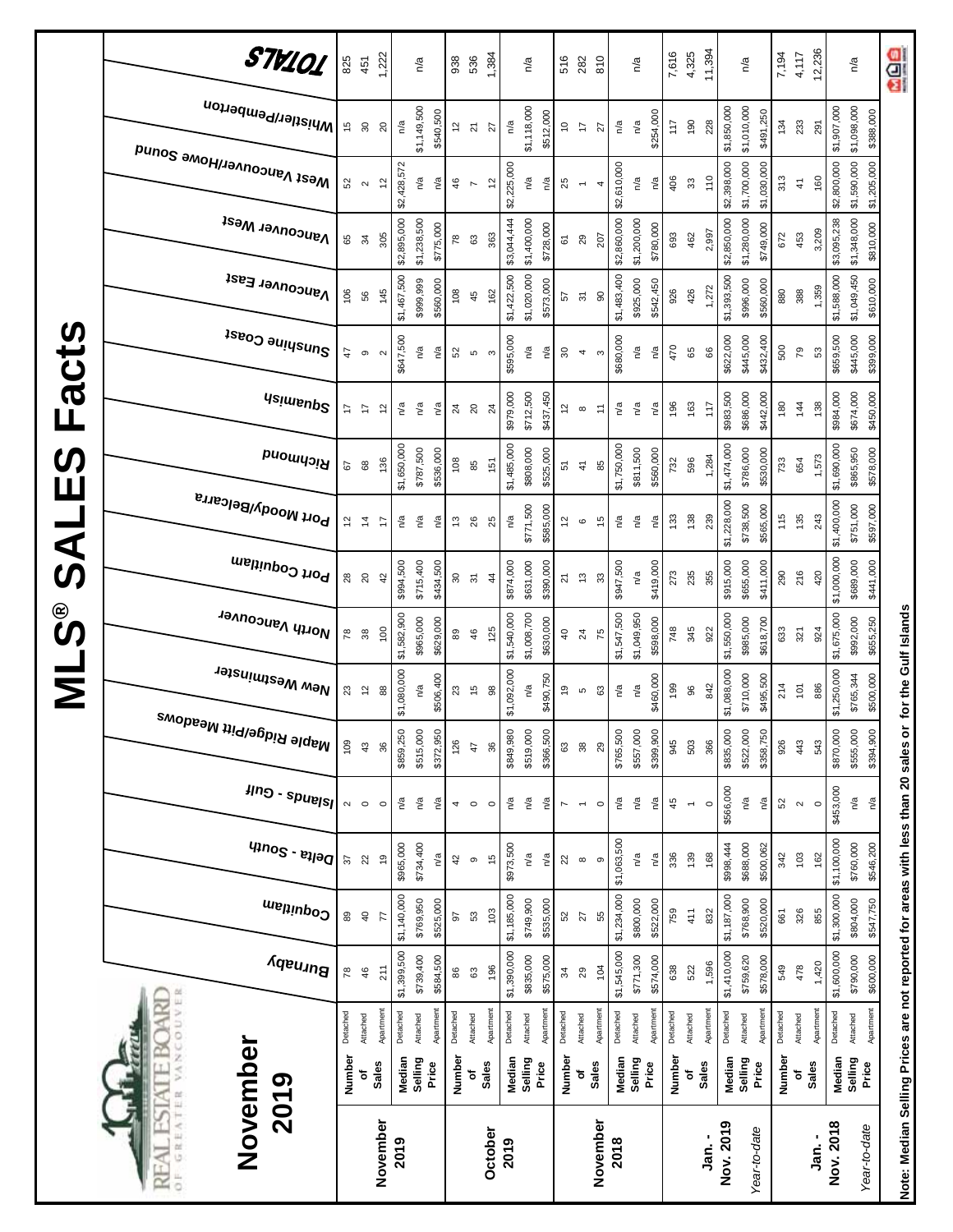|                         | STV101                                | 1,066                                                     | 553          | 1,368          |          | n/a                                    |          | 1,398                   | 788              | 1,888                    |            | n/a                     |           | 1,192          | 609           | 1,660            |            | n/a      |           | 18,175   | 9,091         | 23,064                   |            | n/a           |          | 20,622         | 8,599         | 22,986                   |                            | n/a           | age                                                                                                |
|-------------------------|---------------------------------------|-----------------------------------------------------------|--------------|----------------|----------|----------------------------------------|----------|-------------------------|------------------|--------------------------|------------|-------------------------|-----------|----------------|---------------|------------------|------------|----------|-----------|----------|---------------|--------------------------|------------|---------------|----------|----------------|---------------|--------------------------|----------------------------|---------------|----------------------------------------------------------------------------------------------------|
|                         | Whistler/Pemberton                    |                                                           | <b>26</b> 23 | $33\,$         | 58%      | 130%                                   | 61%      | 6                       | 29               | $33\,$                   | 63%        | 72%                     | 82%       | 21             | $\frac{8}{2}$ | 57               | 48%        | 94%      | 73%       | 257      | 333           | 374                      | 46%        | 57%           | 61%      | 244            | 356           | 400                      | 55%                        | 65%<br>73%    |                                                                                                    |
|                         | Mest Vancouver/Howe Sound             | 93                                                        | 5            | $\frac{6}{2}$  | 56%      | 40%                                    | 75%      | 112                     | $\mathbf \omega$ | 35                       | 41%        | 117%                    | 34%       | 98             | $\infty$      | 29               | 26%        | 13%      | 14%       | 1,454    | 138           | 393                      | 28%        | 24%           | 28%      | 1,637          | 160           | 414                      | 19%                        | 26%<br>39%    |                                                                                                    |
|                         | <b>Vancouver West</b>                 | 123                                                       | 62           | 382            | 53%      | 55%                                    | 80%      | 170                     | 127              | 517                      | 46%        | 50%                     | 70%       | 134            | 62            | 498              | 46%        | 47%      | 42%       | 2,017    | 1,226         | 6,584                    | 34%        | 38%           | 46%      | 2,446          | 1,165         | 6,677                    | 27%                        | 39%<br>48%    |                                                                                                    |
|                         | Vancouver East                        | 118                                                       | 58           | 159            | 90%      | 97%                                    | 91%      | 144                     | $\overline{6}$   | 198                      | 75%        | 50%                     | 82%       | 148            | 64            | 169              | 39%        | 48%      | 53%       | 1,963    | 824           | 2,383                    | 47%        | 52%           | 53%      | 2,472          | 842           | 2,547                    | 36%                        | 46%<br>53%    |                                                                                                    |
| <b>acts</b>             | Sunshine Coast                        | 51                                                        | $\infty$     | $\frac{6}{5}$  | 92%      | 113%                                   | 13%      | $\overline{\mathbf{6}}$ | $\tilde{a}$      | $\mathfrak{c}$           | 85%        | 50%                     | 60%       | 53             | $\sim$        | $\mathbf \Omega$ | 57%        | 200%     | 50%       | 951      | 158           | 164                      | 49%        | 41%           | 40%      | 967            | 112           | 82                       | 52%                        | 65%<br>71%    |                                                                                                    |
| щ                       | <b>Usimenp<sup>2</sup></b>            |                                                           | 24           | é,             | 85%      | 71%                                    | 63%      | 28                      | 15               | 24                       | 86%        | 133%                    | 100%      | 26             | $\frac{9}{2}$ | $\frac{6}{5}$    | 46%        | 42%      | 69%       | 356      | 255           | 228                      | 55%        | 64%           | 51%      | 422            | 261           | 245                      | 43%                        | 55%<br>56%    |                                                                                                    |
| $\boldsymbol{\omega}$   | <b>PuowyoiA</b>                       | 139                                                       | 76           | 168            | 48%      | 89%                                    | 81%      | 145                     | 126              | 230                      | 74%        | 67%                     | 66%       | 150            | 110           | 192              | 34%        | 37%      | 44%       | 2,211    | 1,481         | 2,832                    | 33%        | 40%           | 45%      | 2,599          | 1,382         | 2,922                    | 28%                        | 47%<br>54%    |                                                                                                    |
| <b>USTING</b>           | Port Moody/Belcarra                   | £,                                                        | 15           | $\frac{8}{2}$  | 92%      | 93%                                    | 94%      |                         | 23               | 29                       | 57%        | 93%                     | 86%       | $\overline{c}$ | $\frac{1}{2}$ | 32               | 60%        | 40%      | 47%       | 337      | 259           | 367                      | 39%        | 53%           | 65%      | 339            | 229           | 427                      | 34%                        | 59%<br>57%    |                                                                                                    |
|                         | Port Coquitlam                        | $\sqrt{4}$                                                | $\infty$     | 52             | 70%      | 67%                                    | 81%      | 35                      | 25               | 66                       | 86%        | 124%                    | 67%       | $\overline{4}$ | 57            | $\overline{4}$   | 53%        | 35%      | 83%       | 529      | 433           | 684                      | 52%        | 54%           | 52%      | 667            | 452           | 633                      | 43%                        | 48%<br>66%    |                                                                                                    |
| <b>ေ</b>                | North Vancouver                       | $\overline{\circ}$                                        | $43\,$       | 5              | 96%      | 88%                                    | 103%     | 131                     | 55               | 152                      | 68%        | 84%                     | 82%       | 100            | 65            | 122              | 40%        | 37%      | 61%       | 1,569    | 724           | 1,894                    | 48%        | 48%           | 49%      | 1,862          | 670           | 1,709                    | 34%                        | 48%<br>54%    |                                                                                                    |
| $\overline{\mathsf{z}}$ | , <sup>New Westminster</sup>          |                                                           | 207          | 63             | 115%     | 86%                                    | 140%     |                         | ೫ ನಿ             | 99                       | 59%        | 75%                     | 99%       | 57             | 25            | 106              | 61%        | 20%      | 59%       | 431      | 211           | 1,497                    | 46%        | 45%           | 56%      | 461            | 224           | 1,494                    | 46%                        | 45%<br>59%    |                                                                                                    |
|                         | , <sup>Maple Ridge/Pitt Meadows</sup> | 125                                                       | $5\,$        | 48             | 87%      | 84%                                    | 75%      | 163                     | $\mathcal{L}$    | $53\,$                   | 77%        | 67%                     | 68%       | 126            | 52            | ${\tt 58}$       | 50%        | 73%      | 50%       | 1,919    | 804           | 655                      | 49%        | 63%           | 56%      | 1,844          | 770           | 824                      | 50%                        | 58%<br>66%    |                                                                                                    |
|                         | $\mu$ ng - spuelsl                    | $\stackrel{\scriptscriptstyle{+}}{\scriptscriptstyle{+}}$ | $\circ$      | $\circ$        | 18%      | ηã                                     | Ρá       | $\mathbf  \circ$        | $\circ$          | $\overline{\phantom{a}}$ | 67%        | $\mathsf{r}^\mathsf{a}$ | 0%        | $\sim$         | $\circ$       | $\circ$          | 350%       | ηá       | ηá        | 93       | ю             | $\overline{\phantom{a}}$ | 48%        | 20%           | 0%       | $\overline{5}$ | $\frac{6}{5}$ | $\overline{\phantom{0}}$ | 51%                        | 13%<br>0%     |                                                                                                    |
|                         | $q_{100}$ s - $e_{100}$               | $\overline{a}$                                            | 24           | $\overline{3}$ | 93%      | 92%                                    | 61%      | $\overline{7}$          | 25               | $43$                     | 57%        | 36%                     | 35%       | 49             | $\frac{8}{2}$ | $\frac{4}{3}$    | 45%        | 44%      | 64%       | 861      | 274           | 386                      | 39%        | 51%           | 44%      | 915            | 215           | 281                      | 37%                        | 48%<br>58%    |                                                                                                    |
|                         | Coquitlam                             | $\overline{\infty}$                                       | $47$         | 85             | 110%     | 85%                                    | 91%      | 140                     | 8                | 126                      | 69%        | 85%                     | 82%       | 108            | 57            | $\overline{5}$   | 48%        | 53%      | 54%       | 1,717    | 798           | 1,603                    | 44%        | 52%           | 52%      | 1,813          | 726           | 1,625                    | 36%                        | 45%<br>53%    |                                                                                                    |
|                         | Burnaby                               | 85                                                        | 73           | 181            | 92%      | 63%                                    | 117%     | 108                     | 100              | 277                      | 80%        | 63%                     | 71%       | 86             | 63            | 240              | 40%        | 46%      | 43%       | 1,510    | 1,168         | 3,019                    | 42%        | 45%           | 53%      | 1,833          | 1,019         | 2,705                    | 30%                        | 47%<br>52%    |                                                                                                    |
|                         | VANCOUVE                              | Detached                                                  | Attached     | Apartment      | Detached |                                        | Apartmen | Detached                | Attached         | Apartment                | Detached   | Attached                | Apartment | Detached       | Attached      | Apartment        | Detached   | Attached | Apartment | Detached | Attached      | Apartment                | Detached   | Attached      | Apartmen | Detached       | Attached      | Apartment                | Detached                   | Apartment     |                                                                                                    |
|                         | 2019                                  | Number                                                    | ৳            | Listings       |          | % Sales to <b>Attached</b><br>Listings |          | Number                  | ٥f               | Listings                 | % Sales to | Listings                |           | Number         | ٥ŕ            | Listings         | % Sales to | Listings |           | Number   | Listings<br>ō |                          | % Sales to | Listings      |          | Number         | ъ             | Listings                 | % Sales to <b>Attached</b> | Listings      |                                                                                                    |
|                         | November<br>OF GREATER<br>RE          |                                                           |              | November       | 2019     |                                        |          |                         |                  | October                  | 2019       |                         |           |                |               | November         | 2018       |          |           |          |               | Jan. -                   | Nov. 2019  | Year-to-date* |          |                |               | ្ម<br>ភូ                 | Nov. 2018                  | Year-to-date* | * Year-to-date listings represent a cumulative total of listings rather than total active listings |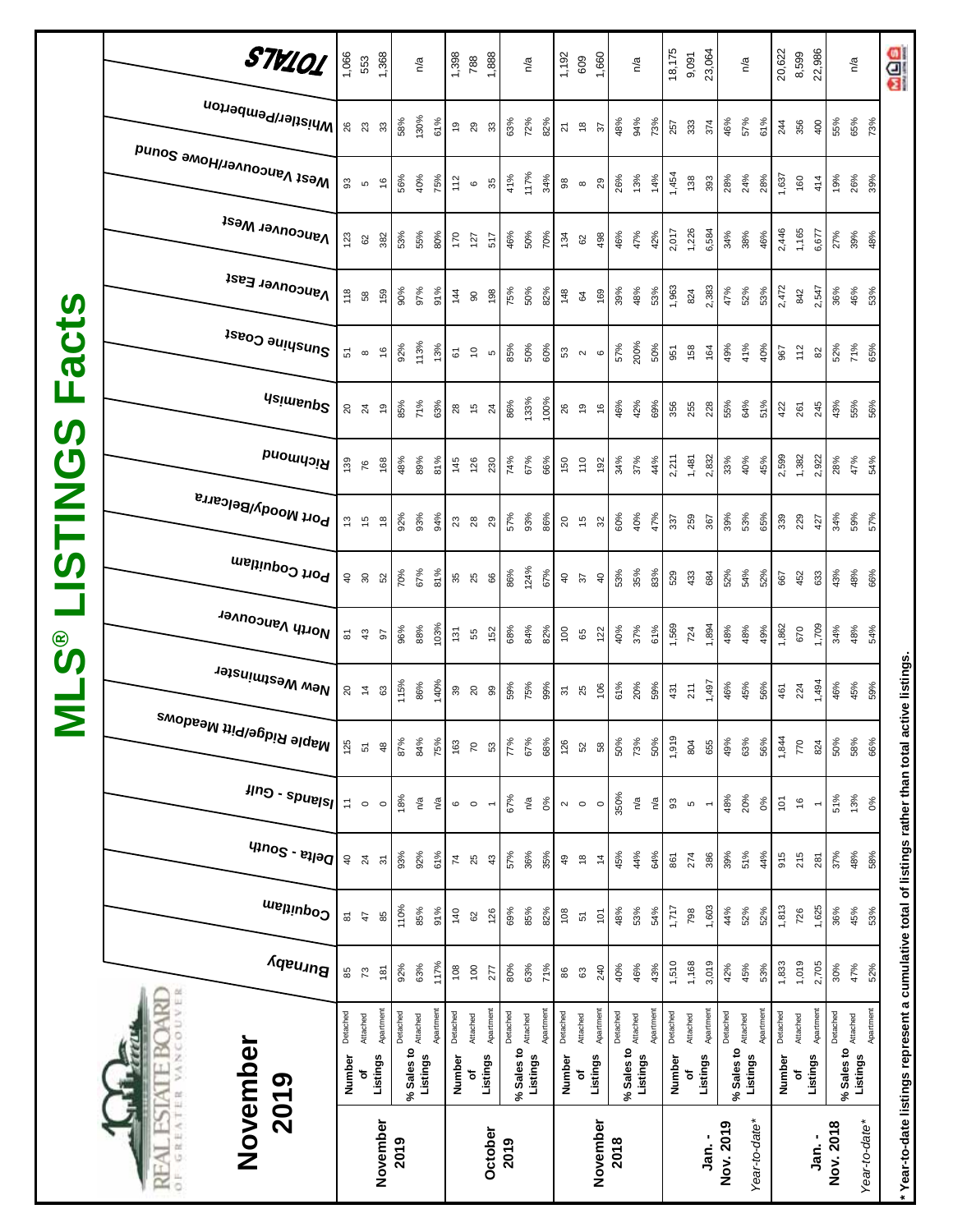

# **Listing & Sales Activity Summary**



|                                              |                       |                       | Listings  |                          |                                |                      |                         | <b>Sales</b>             |                 |                  |                           |
|----------------------------------------------|-----------------------|-----------------------|-----------|--------------------------|--------------------------------|----------------------|-------------------------|--------------------------|-----------------|------------------|---------------------------|
|                                              | $\overline{1}$<br>Nov | $\overline{2}$<br>Oct | 3<br>Nov  | Col. 2 & 3<br>Percentage | 5<br>Nov                       | 6<br>Oct             | $\overline{7}$<br>Nov   | Col. 6 & 7<br>Percentage | 9<br>Sep 2018 - | 10<br>Sep 2019 - | Col. 9 & 10<br>Percentage |
|                                              | 2018                  | 2019                  | 2019      | Variance                 | 2018                           | 2019                 | 2019                    | Variance                 | Nov 2018        | Nov 2019         | Variance                  |
| <b>BURNABY</b>                               |                       |                       |           | %                        |                                |                      |                         | %                        |                 |                  | $\%$                      |
| <b>DETACHED</b>                              | 86                    | 108                   | 85        | $-21.3$                  | 34                             | 86                   | 78                      | $-9.3$                   | 118             | 227              | 92.4                      |
| <b>ATTACHED</b>                              | 63                    | 100                   | 73        | $-27.0$                  | 29                             | 63                   | 46                      | $-27.0$                  | 97              | 160              | 64.9                      |
| APARTMENTS                                   | 240                   | 277                   | 181       | $-34.7$                  | 104                            | 196                  | 211                     | 7.7                      | 307             | 572              | 86.3                      |
| <b>COQUITLAM</b>                             |                       |                       |           |                          |                                |                      |                         |                          |                 |                  |                           |
| <b>DETACHED</b>                              | 108                   | 140                   | 81        | $-42.1$                  | 52                             | 97                   | 89                      | $-8.2$                   | 146             | 266              | 82.2                      |
| <b>ATTACHED</b><br><b>APARTMENTS</b>         | 51<br>101             | 62<br>126             | 47<br>85  | $-24.2$<br>$-32.5$       | 27<br>55                       | 53<br>103            | 40<br>77                | $-24.5$<br>$-25.2$       | 81<br>172       | 139<br>267       | 71.6<br>55.2              |
|                                              |                       |                       |           |                          |                                |                      |                         |                          |                 |                  |                           |
| <b>DELTA</b>                                 |                       |                       |           |                          |                                |                      |                         |                          |                 |                  |                           |
| <b>DETACHED</b><br><b>ATTACHED</b>           | 49<br>18              | 74<br>25              | 40<br>24  | $-45.9$<br>$-4.0$        | 22<br>8                        | 42<br>9              | 37<br>22                | $-11.9$<br>144.4         | 73<br>29        | 105<br>41        | 43.8<br>41.4              |
| APARTMENTS                                   | 14                    | 43                    | 31        | $-27.9$                  | 9                              | 15                   | 19                      | 26.7                     | 38              | 52               | 36.8                      |
| <b>MAPLE RIDGE/PITT MEADOWS</b>              |                       |                       |           |                          |                                |                      |                         |                          |                 |                  |                           |
| <b>DETACHED</b>                              | 126                   | 163                   | 125       | $-23.3$                  | 63                             | 126                  | 109                     | $-13.5$                  | 194             | 331              | 70.6                      |
| <b>ATTACHED</b>                              | 52                    | 70                    | 51        | $-27.1$                  | 38                             | 47                   | 43                      | $-8.5$                   | 110             | 144              | 30.9                      |
| <b>APARTMENTS</b>                            | 58                    | 53                    | 48        | $-9.4$                   | 29                             | 36                   | 36                      | 0.0                      | 102             | 109              | 6.9                       |
| <b>NORTH VANCOUVER</b>                       |                       |                       |           |                          |                                |                      |                         |                          |                 |                  |                           |
| <b>DETACHED</b>                              | 100                   | 131                   | 81        | $-38.2$                  | 40                             | 89                   | 78                      | $-12.4$                  | 149             | 226              | 51.7                      |
| <b>ATTACHED</b><br>APARTMENTS                | 65<br>122             | 55<br>152             | 43<br>97  | $-21.8$<br>$-36.2$       | 24<br>75                       | 46<br>125            | 38<br>100               | $-17.4$<br>$-20.0$       | 71<br>210       | 108<br>308       | 52.1<br>46.7              |
|                                              |                       |                       |           |                          |                                |                      |                         |                          |                 |                  |                           |
| <b>NEW WESTMINSTER</b><br><b>DETACHED</b>    |                       |                       |           |                          |                                |                      |                         |                          |                 |                  |                           |
| <b>ATTACHED</b>                              | 31<br>25              | 39<br>20              | 20<br>14  | $-48.7$<br>$-30.0$       | 19<br>5                        | 23<br>15             | 23<br>12                | 0.0<br>$-20.0$           | 47<br>11        | 68<br>36         | 44.7<br>227.3             |
| <b>APARTMENTS</b>                            | 106                   | 99                    | 63        | $-36.4$                  | 63                             | 98                   | 88                      | $-10.2$                  | 198             | 265              | 33.8                      |
| PORT MOODY/BELCARRA                          |                       |                       |           |                          |                                |                      |                         |                          |                 |                  |                           |
| <b>DETACHED</b>                              | 20                    | 23                    | 13        | $-43.5$                  | 12                             | 13                   | 12                      | $-7.7$                   | 32              | 38               | 18.8                      |
| <b>ATTACHED</b>                              | 15                    | 28                    | 15        | $-46.4$                  | 6                              | 26                   | 14                      | $-46.2$                  | 25              | 51               | 104.0                     |
| <b>APARTMENTS</b>                            | 32                    | 29                    | 18        | $-37.9$                  | 15                             | 25                   | 17                      | $-32.0$                  | 46              | 66               | 43.5                      |
| <b>PORT COQUITLAM</b>                        |                       |                       |           |                          |                                |                      |                         |                          |                 |                  |                           |
| <b>DETACHED</b>                              | 40                    | 35                    | 40        | 14.3                     | 21                             | 30                   | 28                      | $-6.7$                   | 61              | 76               | 24.6                      |
| <b>ATTACHED</b><br>APARTMENTS                | 37<br>40              | 25<br>66              | 30<br>52  | 20.0<br>$-21.2$          | 13<br>33                       | 31<br>44             | 20<br>42                | $-35.5$<br>$-4.5$        | 48<br>105       | 73<br>124        | 52.1<br>18.1              |
|                                              |                       |                       |           |                          |                                |                      |                         |                          |                 |                  |                           |
| <b>RICHMOND</b><br><b>DETACHED</b>           |                       |                       |           |                          |                                |                      |                         |                          |                 |                  |                           |
| <b>ATTACHED</b>                              | 150<br>110            | 145<br>126            | 139<br>76 | $-4.1$<br>$-39.7$        | 51<br>41                       | 108<br>85            | 67<br>68                | $-38.0$<br>$-20.0$       | 172<br>124      | 247<br>230       | 43.6<br>85.5              |
| <b>APARTMENTS</b>                            | 192                   | 230                   | 168       | $-27.0$                  | 85                             | 151                  | 136                     | $-9.9$                   | 305             | 421              | 38.0                      |
| <b>SUNSHINE COAST</b>                        |                       |                       |           |                          |                                |                      |                         |                          |                 |                  |                           |
| <b>DETACHED</b>                              | 53                    | 61                    | 51        | $-16.4$                  | 30                             | 52                   | 47                      | $-9.6$                   | 116             | 145              | 25.0                      |
| <b>ATTACHED</b>                              | $\overline{2}$        | 10                    | 8         | $-20.0$                  | 4<br>3                         | 5                    | 9                       | 80.0                     | 14              | 19               | 35.7                      |
| APARTMENTS                                   | 6                     | 5                     | 16        | 220.0                    |                                | 3                    | $\overline{\mathbf{c}}$ | $-33.3$                  | 10              | 12               | 20.0                      |
| <b>SQUAMISH</b>                              |                       |                       |           |                          |                                |                      |                         |                          |                 |                  |                           |
| <b>DETACHED</b><br><b>ATTACHED</b>           | 26<br>19              | 28<br>15              | 20<br>24  | $-28.6$<br>60.0          | 12<br>8                        | 24<br>20             | 17<br>17                | $-29.2$<br>$-15.0$       | 38<br>23        | 63<br>54         | 65.8<br>134.8             |
| APARTMENTS                                   | 16                    | 24                    | 19        | $-20.8$                  | 11                             | 24                   | 12                      | $-50.0$                  | 25              | 42               | 68.0                      |
| <b>VANCOUVER EAST</b>                        |                       |                       |           |                          |                                |                      |                         |                          |                 |                  |                           |
| <b>DETACHED</b>                              | 148                   | 144                   | 118       | $-18.1$                  | 57                             | 108                  | 106                     | $-1.9$                   | 209             | 323              | 54.5                      |
| <b>ATTACHED</b>                              | 64                    | 90                    | 58        | $-35.6$                  | 31                             | 45                   | 56                      | 24.4                     | 93              | 138              | 48.4                      |
| APARTMENTS                                   | 169                   | 198                   | 159       | $-19.7$                  | 90                             | 162                  | 145                     | $-10.5$                  | 304             | 454              | 49.3                      |
| <b>VANCOUVER WEST</b>                        |                       |                       |           |                          |                                |                      |                         |                          |                 |                  |                           |
| <b>DETACHED</b>                              | 134                   | 170                   | 123       | $-27.6$                  | 61                             | 78                   | 65                      | $-16.7$                  | 165             | 204              | 23.6                      |
| <b>ATTACHED</b><br><b>APARTMENTS</b>         | 62<br>498             | 127<br>517            | 62<br>382 | $-51.2$<br>$-26.1$       | 29<br>207                      | 63<br>363            | 34<br>305               | $-46.0$<br>$-16.0$       | 108<br>683      | 136<br>971       | 25.9<br>42.2              |
|                                              |                       |                       |           |                          |                                |                      |                         |                          |                 |                  |                           |
| <b>WHISTLER/PEMBERTON</b><br><b>DETACHED</b> | 21                    | 19                    | 26        | 36.8                     | 10                             | 12                   | 15                      | 25.0                     | 39              | 43               | 10.3                      |
| <b>ATTACHED</b>                              | 18                    | 29                    | 23        | $-20.7$                  | 17                             | 21                   | 30                      | 42.9                     | 60              | 69               | 15.0                      |
| <b>APARTMENTS</b>                            | 37                    | 33                    | 33        | 0.0                      | 27                             | 27                   | 20                      | $-25.9$                  | 76              | 73               | $-3.9$                    |
| <b>WEST VANCOUVER/HOWE SOUND</b>             |                       |                       |           |                          |                                |                      |                         |                          |                 |                  |                           |
| <b>DETACHED</b>                              | 98                    | 112                   | 93        | $-17.0$                  | 25                             | 46                   | 52                      | 13.0                     | 86              | 133              | 54.7                      |
| <b>ATTACHED</b><br>APARTMENTS                | 8<br>29               | 6<br>35               | 5<br>16   | $-16.7$<br>$-54.3$       | $\mathbf{1}$<br>$\overline{4}$ | $\overline{7}$<br>12 | $\overline{2}$<br>12    | $-71.4$<br>0.0           | 6<br>26         | 11<br>36         | 83.3<br>38.5              |
|                                              |                       |                       |           |                          |                                |                      |                         |                          |                 |                  |                           |
| <b>GRAND TOTALS</b>                          |                       |                       |           |                          |                                |                      |                         |                          |                 |                  |                           |
| <b>DETACHED</b>                              | 1190                  | 1392                  | 1055      | -24.2                    | 509                            | 934                  | 823                     | $-11.9$                  | 1645            | 2495             | 51.7                      |
| <b>ATTACHED</b>                              | 609                   | 788                   | 553       | $-29.8$                  | 281                            | 536                  | 451                     | $-15.9$                  | 900             | 1409             | 56.6                      |
| <b>APARTMENTS</b>                            | 1660                  | 1887                  | 1368      | $-27.5$                  | 810                            | 1384                 | 1222                    | $-11.7$                  | 2607            | 3772             | 44.7                      |